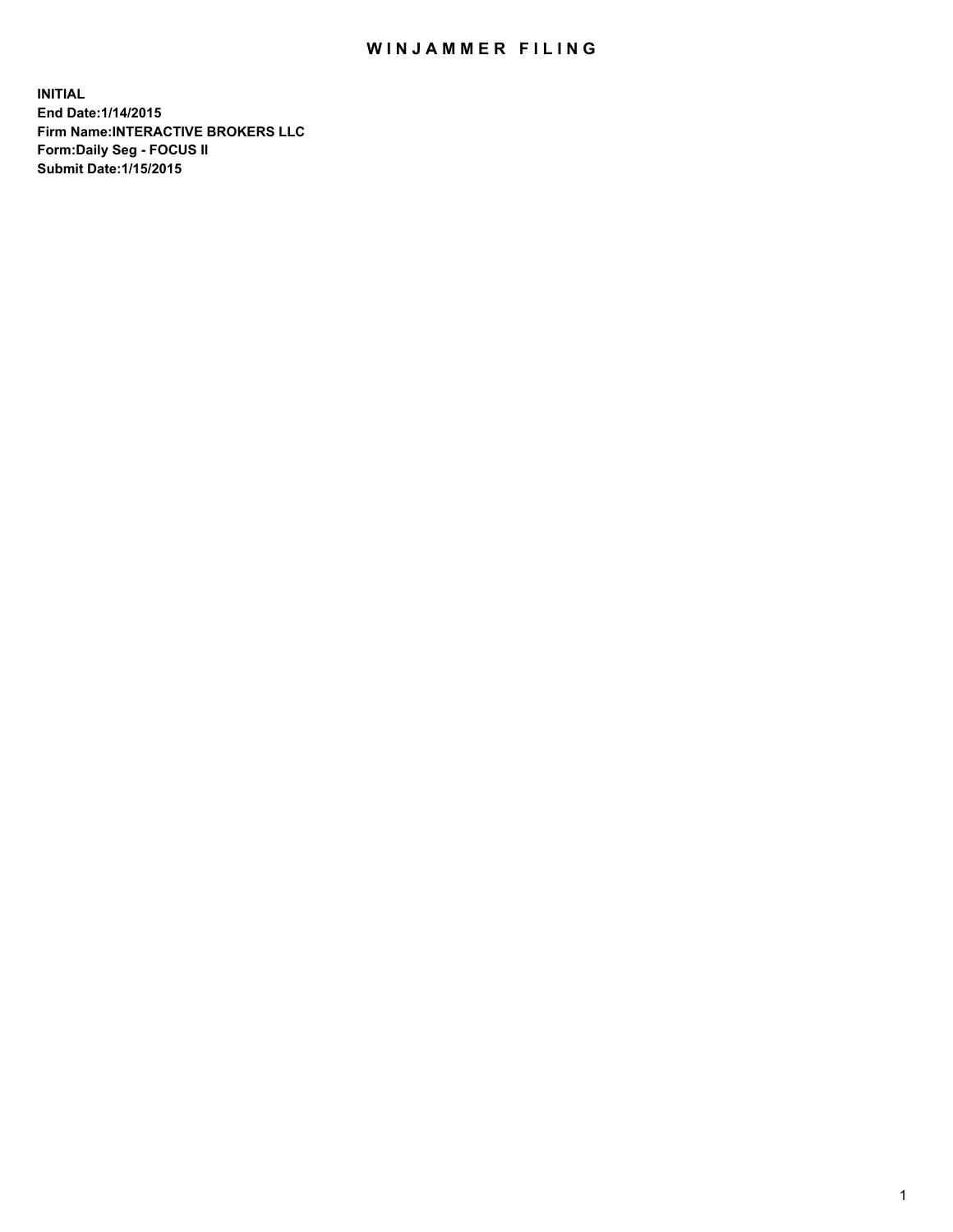## **INITIAL End Date:1/14/2015 Firm Name:INTERACTIVE BROKERS LLC Form:Daily Seg - FOCUS II Submit Date:1/15/2015 Daily Segregation - Cover Page**

| Name of Company                                                                   | <b>INTERACTIVE BROKERS LLC</b> |
|-----------------------------------------------------------------------------------|--------------------------------|
| <b>Contact Name</b>                                                               | <b>Michael Ellman</b>          |
| <b>Contact Phone Number</b>                                                       | 203-422-8926                   |
| <b>Contact Email Address</b>                                                      | mellman@interactivebrokers.co  |
|                                                                                   | $\underline{\mathbf{m}}$       |
| FCM's Customer Segregated Funds Residual Interest Target (choose one):            |                                |
| a. Minimum dollar amount: ; or                                                    | $\overline{\mathbf{0}}$        |
| b. Minimum percentage of customer segregated funds required:% ; or                | 0                              |
| c. Dollar amount range between: and; or                                           | 155,000,000 245,000,000        |
| d. Percentage range of customer segregated funds required between:% and%.         | 00                             |
| FCM's Customer Secured Amount Funds Residual Interest Target (choose one):        |                                |
| a. Minimum dollar amount: ; or                                                    | $\overline{\mathbf{0}}$        |
| b. Minimum percentage of customer secured funds required:% ; or                   | 0                              |
| c. Dollar amount range between: and; or                                           | 80,000,000 120,000,000         |
| d. Percentage range of customer secured funds required between:% and%.            | 00                             |
|                                                                                   |                                |
| FCM's Cleared Swaps Customer Collateral Residual Interest Target (choose one):    |                                |
| a. Minimum dollar amount: ; or                                                    | $\overline{\mathbf{0}}$        |
| b. Minimum percentage of cleared swaps customer collateral required:% ; or        | $\underline{\mathbf{0}}$       |
| c. Dollar amount range between: and; or                                           | 0 <sub>0</sub>                 |
| d. Percentage range of cleared swaps customer collateral required between:% and%. | 0 <sub>0</sub>                 |
| Current ANC:on                                                                    | 2,594,664,466 14-JAN-2015      |
| <b>Broker Dealer Minimum</b>                                                      | 287,408,641                    |
| Debit/Deficit - CustomersCurrent AmountGross Amount                               |                                |
| Domestic Debit/Deficit                                                            | 4,738,003                      |
| Foreign Debit/Deficit                                                             | 3,474,1660                     |
| Debit/Deficit - Non CustomersCurrent AmountGross Amount                           |                                |
| Domestic Debit/Deficit                                                            | 0 <sub>0</sub>                 |
| Foreign Debit/Deficit                                                             | 0 <sub>0</sub>                 |
| Proprietary Profit/Loss                                                           |                                |
| Domestic Profit/Loss                                                              | $\overline{\mathbf{0}}$        |
| Foreign Profit/Loss                                                               | $\underline{\mathbf{0}}$       |
| Proprietary Open Trade Equity                                                     |                                |
| Domestic OTE                                                                      | <u>0</u>                       |
| Foreign OTE                                                                       | <u>0</u>                       |
| <b>SPAN</b>                                                                       |                                |
| <b>Customer SPAN Calculation</b>                                                  | 1,174,068,398                  |
| Non-Customer SPAN Calcualation                                                    | 32,931,917                     |
| Proprietary Capital Charges                                                       | <u>0</u>                       |
| Minimum Dollar Amount Requirement                                                 | 20,000,000 [7465]              |
| Other NFA Dollar Amount Requirement                                               | 21,720,518 [7475]              |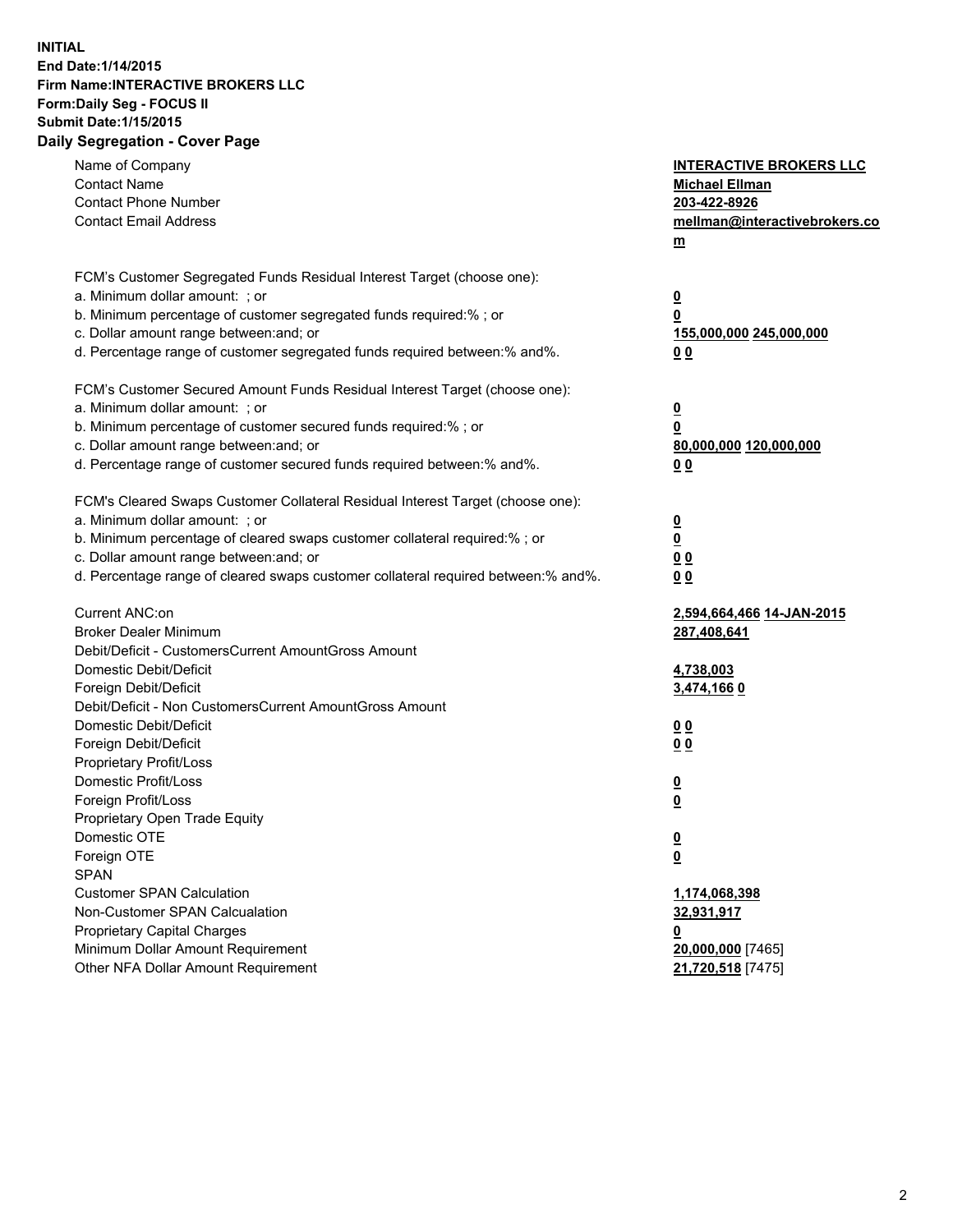## **INITIAL End Date:1/14/2015 Firm Name:INTERACTIVE BROKERS LLC Form:Daily Seg - FOCUS II Submit Date:1/15/2015 Daily Segregation - Secured Amounts**

|                | Daily Jegregation - Jeculed Aniounts                                                        |                                   |
|----------------|---------------------------------------------------------------------------------------------|-----------------------------------|
|                | Foreign Futures and Foreign Options Secured Amounts                                         |                                   |
|                | Amount required to be set aside pursuant to law, rule or regulation of a foreign            | $0$ [7305]                        |
|                | government or a rule of a self-regulatory organization authorized thereunder                |                                   |
| 1.             | Net ledger balance - Foreign Futures and Foreign Option Trading - All Customers             |                                   |
|                | A. Cash                                                                                     | 380,674,887 [7315]                |
|                | B. Securities (at market)                                                                   | 0 [7317]                          |
| 2.             | Net unrealized profit (loss) in open futures contracts traded on a foreign board of trade   | 9,653,085 [7325]                  |
| 3.             | Exchange traded options                                                                     |                                   |
|                | a. Market value of open option contracts purchased on a foreign board of trade              | 111,864 [7335]                    |
|                | b. Market value of open contracts granted (sold) on a foreign board of trade                | -60,882 [7337]                    |
| 4.             | Net equity (deficit) (add lines 1. 2. and 3.)                                               | 390,378,954 [7345]                |
| 5.             | Account liquidating to a deficit and account with a debit balances - gross amount           | 3,474,166 [7351]                  |
|                | Less: amount offset by customer owned securities                                            | 0 [7352] 3,474,166 [7354]         |
| 6.             | Amount required to be set aside as the secured amount - Net Liquidating Equity              | 393,853,120 [7355]                |
|                | Method (add lines 4 and 5)                                                                  |                                   |
| 7.             | Greater of amount required to be set aside pursuant to foreign jurisdiction (above) or line | 393,853,120 [7360]                |
|                | 6.                                                                                          |                                   |
|                | FUNDS DEPOSITED IN SEPARATE REGULATION 30.7 ACCOUNTS                                        |                                   |
| $\mathbf{1}$ . | Cash in banks                                                                               |                                   |
|                | A. Banks located in the United States                                                       | 358,508,255 [7500]                |
|                | B. Other banks qualified under Regulation 30.7                                              | 0 [7520] 358,508,255 [7530]       |
| 2.             | Securities                                                                                  |                                   |
|                | A. In safekeeping with banks located in the United States                                   | $0$ [7540]                        |
|                | B. In safekeeping with other banks qualified under Regulation 30.7                          | 0 [7560] 0 [7570]                 |
| 3.             | Equities with registered futures commission merchants                                       |                                   |
|                | A. Cash                                                                                     | $0$ [7580]                        |
|                | <b>B.</b> Securities                                                                        | $0$ [7590]                        |
|                | C. Unrealized gain (loss) on open futures contracts                                         | $0$ [7600]                        |
|                | D. Value of long option contracts                                                           | $0$ [7610]                        |
|                | E. Value of short option contracts                                                          | 0 [7615] 0 [7620]                 |
| 4.             | Amounts held by clearing organizations of foreign boards of trade                           |                                   |
|                | A. Cash                                                                                     | $0$ [7640]                        |
|                | <b>B.</b> Securities                                                                        | $0$ [7650]                        |
|                | C. Amount due to (from) clearing organization - daily variation                             | $0$ [7660]                        |
|                | D. Value of long option contracts                                                           | $0$ [7670]                        |
|                | E. Value of short option contracts                                                          | 0 [7675] 0 [7680]                 |
| 5.             | Amounts held by members of foreign boards of trade                                          |                                   |
|                | A. Cash                                                                                     | 1,123,330,536 [7700]              |
|                | <b>B.</b> Securities                                                                        | $0$ [7710]                        |
|                | C. Unrealized gain (loss) on open futures contracts                                         | -984,952,004 [7720]               |
|                | D. Value of long option contracts                                                           | 111,857 [7730]                    |
|                | E. Value of short option contracts                                                          | -60,878 [7735] 138,429,511 [7740] |
| 6.             | Amounts with other depositories designated by a foreign board of trade                      | $0$ [7760]                        |
| 7.             | Segregated funds on hand                                                                    | $0$ [7765]                        |
| 8.             | Total funds in separate section 30.7 accounts                                               | 496,937,766 [7770]                |
| 9.             | Excess (deficiency) Set Aside for Secured Amount (subtract line 7 Secured Statement         | 103,084,646 [7380]                |
|                | Page 1 from Line 8)                                                                         |                                   |
| 10.            | Management Target Amount for Excess funds in separate section 30.7 accounts                 | 80,000,000 [7780]                 |
| 11.            | Excess (deficiency) funds in separate 30.7 accounts over (under) Management Target          | 23,084,646 [7785]                 |
|                |                                                                                             |                                   |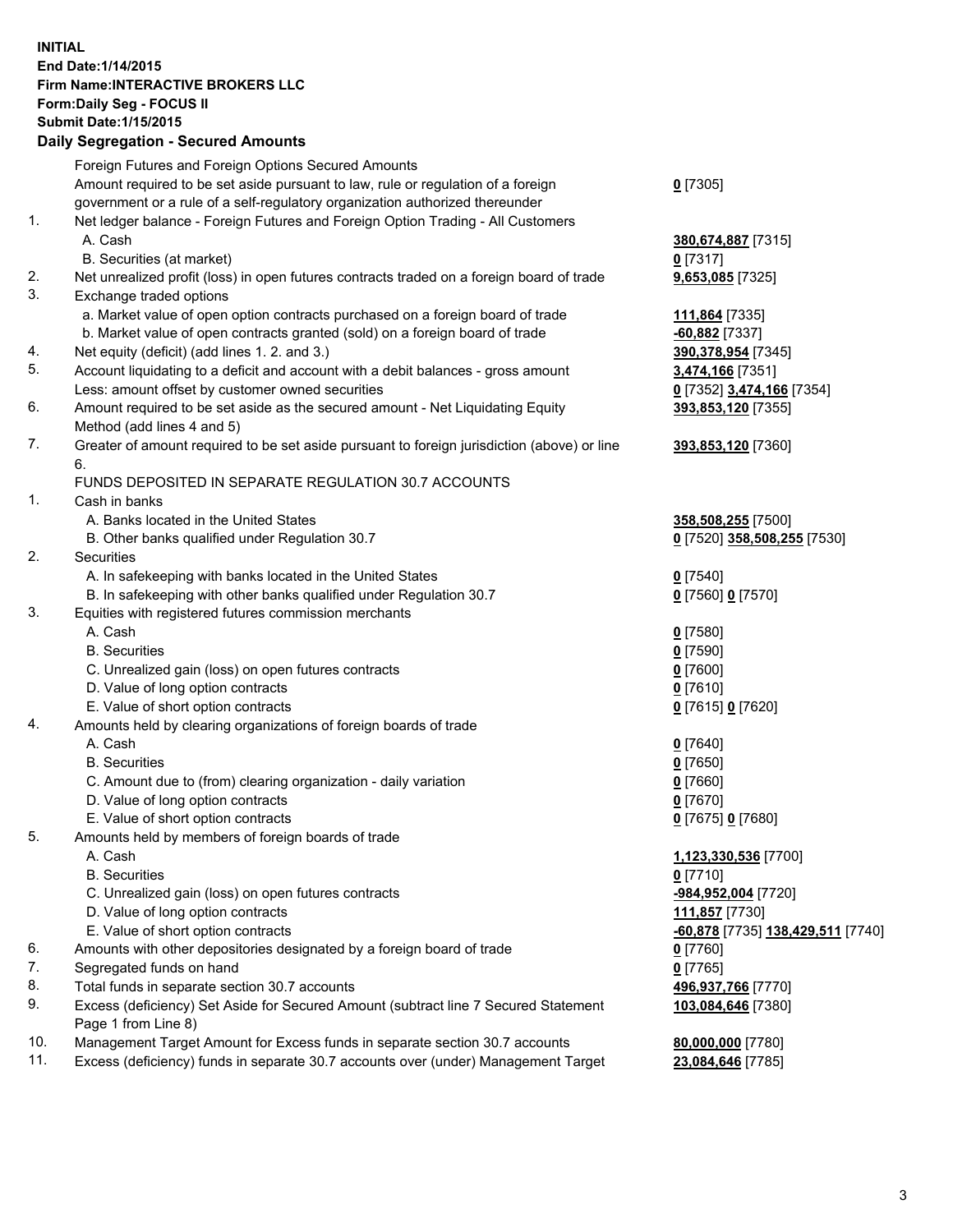**INITIAL End Date:1/14/2015 Firm Name:INTERACTIVE BROKERS LLC Form:Daily Seg - FOCUS II Submit Date:1/15/2015 Daily Segregation - Segregation Statement** SEGREGATION REQUIREMENTS(Section 4d(2) of the CEAct) 1. Net ledger balance A. Cash **2,335,716,558** [7010] B. Securities (at market) **0** [7020] 2. Net unrealized profit (loss) in open futures contracts traded on a contract market **87,969,572** [7030] 3. Exchange traded options A. Add market value of open option contracts purchased on a contract market **136,693,099** [7032] B. Deduct market value of open option contracts granted (sold) on a contract market **-230,502,949** [7033] 4. Net equity (deficit) (add lines 1, 2 and 3) **2,329,876,280** [7040] 5. Accounts liquidating to a deficit and accounts with debit balances - gross amount **4,738,003** [7045] Less: amount offset by customer securities **0** [7047] **4,738,003** [7050] 6. Amount required to be segregated (add lines 4 and 5) **2,334,614,283** [7060] FUNDS IN SEGREGATED ACCOUNTS 7. Deposited in segregated funds bank accounts A. Cash **430,215,412** [7070] B. Securities representing investments of customers' funds (at market) **1,129,068,584** [7080] C. Securities held for particular customers or option customers in lieu of cash (at market) **0** [7090] 8. Margins on deposit with derivatives clearing organizations of contract markets A. Cash **21,652,396** [7100] B. Securities representing investments of customers' funds (at market) **99,020,714** [7110] C. Securities held for particular customers or option customers in lieu of cash (at market) **0** [7120] 9. Net settlement from (to) derivatives clearing organizations of contract markets **-1,450,125** [7130] 10. Exchange traded options A. Value of open long option contracts **1,661,977** [7132] B. Value of open short option contracts **-12,687,046** [7133] 11. Net equities with other FCMs A. Net liquidating equity **-46,677,722** [7140] B. Securities representing investments of customers' funds (at market) **915,348,390** [7160] C. Securities held for particular customers or option customers in lieu of cash (at market) **0** [7170] 12. Segregated funds on hand **0** [7150] 13. Total amount in segregation (add lines 7 through 12) **2,536,152,580** [7180] 14. Excess (deficiency) funds in segregation (subtract line 6 from line 13) **201,538,297** [7190] 15. Management Target Amount for Excess funds in segregation **155,000,000** [7194]

16. Excess (deficiency) funds in segregation over (under) Management Target Amount Excess

**46,538,297** [7198]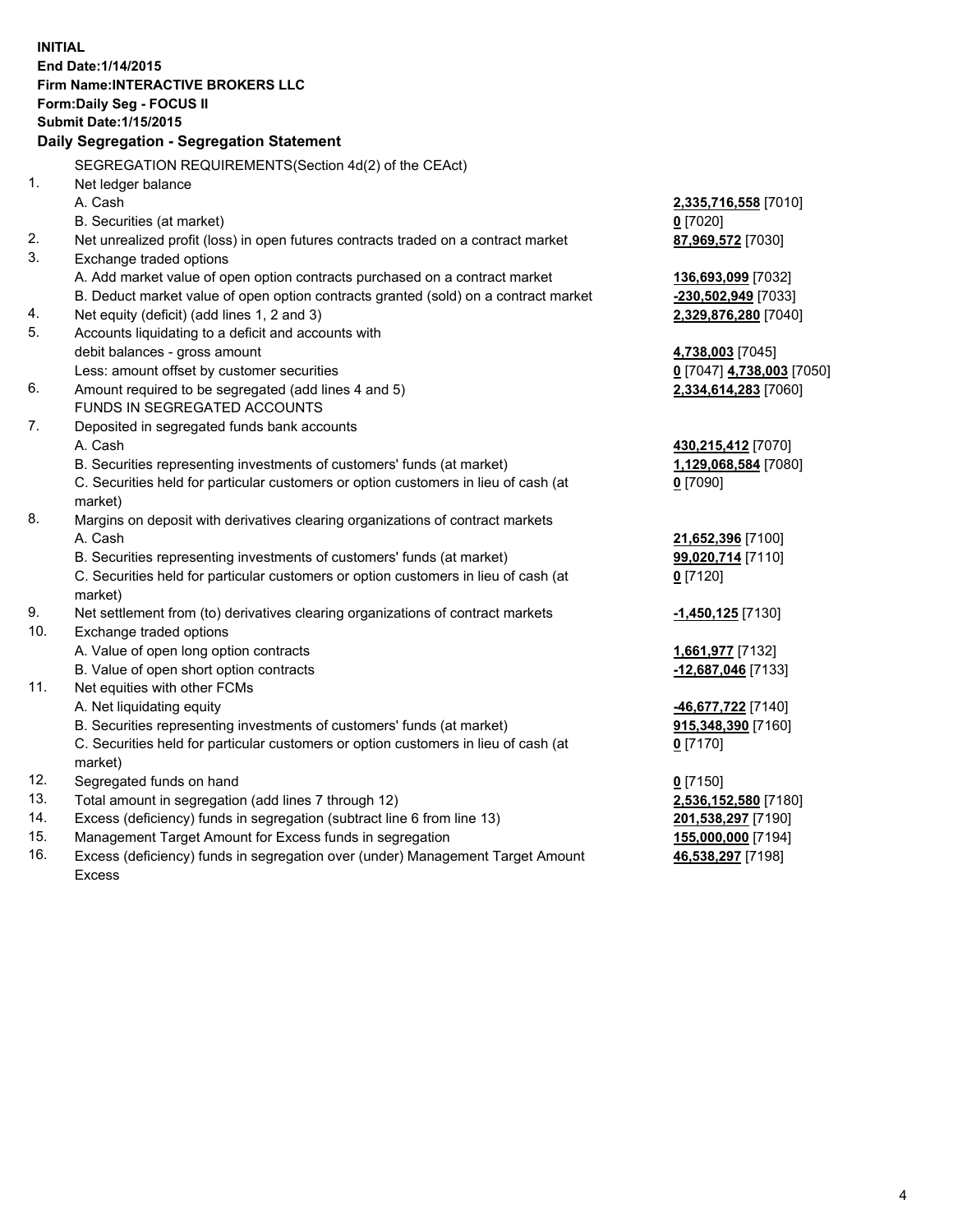## **INITIAL End Date:1/14/2015 Firm Name:INTERACTIVE BROKERS LLC Form:Daily Seg - FOCUS II Submit Date:1/15/2015 Daily Segregation - Supplemental**

| $\blacksquare$ | Total gross margin deficiencies - Segregated Funds Origin                              | 1,713,852 [9100] |  |
|----------------|----------------------------------------------------------------------------------------|------------------|--|
| $\sim$         | Total gross margin deficiencies - Secured Funds Origin                                 | 131,872 [9101]   |  |
| $\blacksquare$ | Total gross margin deficiencies - Cleared Swaps Customer Collateral Funds Origin       | $0$ [9102]       |  |
| $\blacksquare$ | Total gross margin deficiencies - Noncustomer and Proprietary Accounts Origin          | 0 [9103]         |  |
| $\blacksquare$ | Total number of accounts contributing to total gross margin deficiencies - Segregated  | 18 [9104]        |  |
|                | Funds Origin                                                                           |                  |  |
| $\blacksquare$ | Total number of accounts contributing to total gross margin deficiencies - Secured     | $3$ [9105]       |  |
|                | Funds Origin                                                                           |                  |  |
|                | Total number of accounts contributing to the total gross margin deficiencies - Cleared | $0$ [9106]       |  |
|                | Swaps Customer Collateral Funds Origin                                                 |                  |  |
| $\blacksquare$ | Total number of accounts contributing to the total gross margin deficiencies -         | 0 [9107]         |  |
|                | Noncustomer and Proprietary Accounts Origin                                            |                  |  |
| $\blacksquare$ | Upload a copy of the firm's daily margin report the FCM uses to issue margin calls     |                  |  |
|                | which corresponds with the reporting date.                                             |                  |  |

01.14.2015 Commodity Margin Deficiency Report.xls